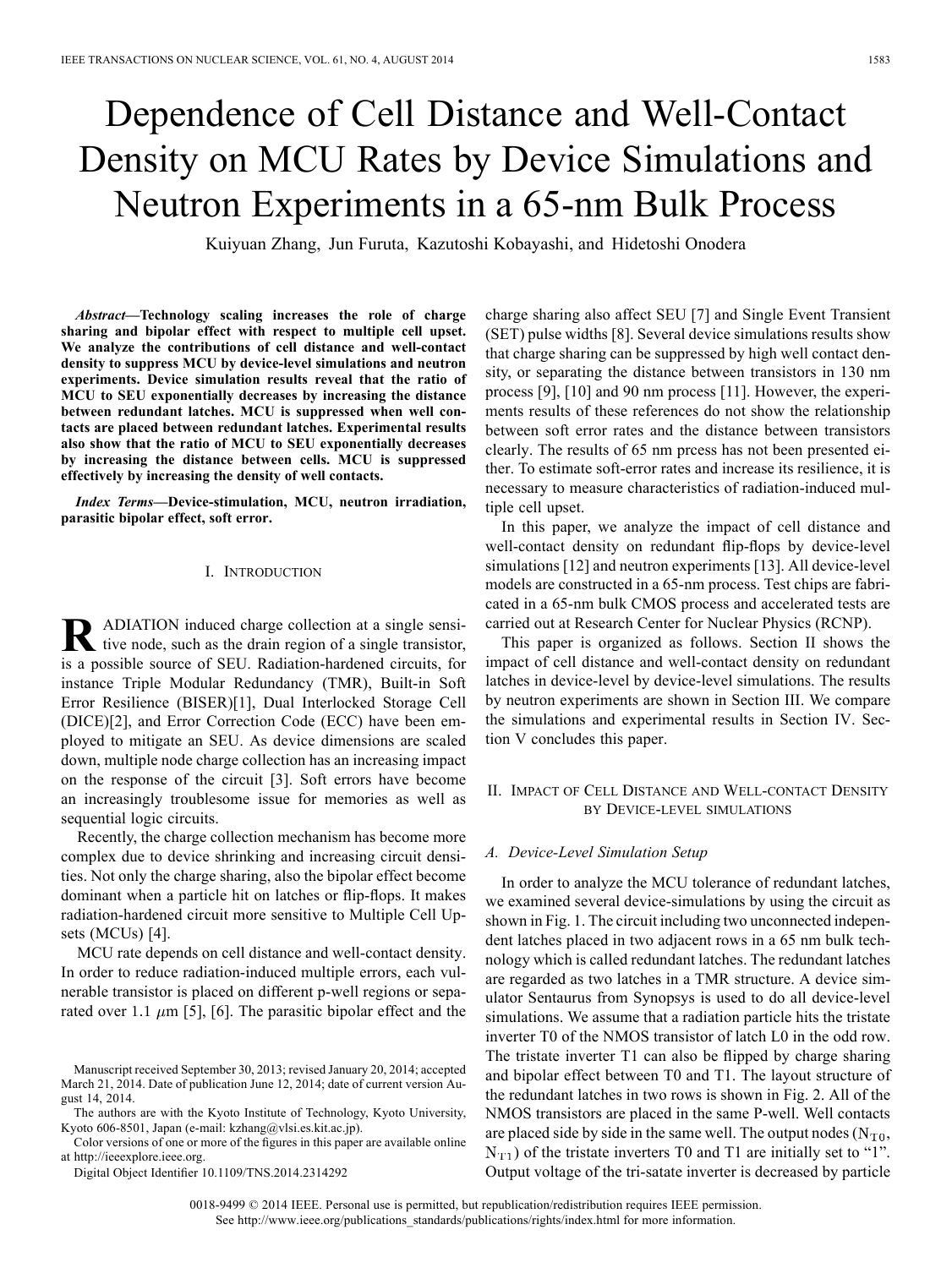

Fig. 1. Redundant latches Two unconnected independent latches).



Fig. 2. Layout of two latches in two rows.



Fig. 3. 3D device-level structure of redundant latches in two rows. A particle hit at the tristate inverter T0.

hits on the NMOS of the tristate inverter. The redundant latches are simultaneously flipped by charge sharing and bipolar effect.

Based on the circuit and layout structures, we construct a 3D device-level NMOS model as shown in Fig. 3. This 3D NMOS model is constructed in a triple well structure. The distance between the well contacts and latches is defined as  $D_{\text{WC}}$ . D is the distance between redundant latches L0 and L1. D is 0.3  $\mu$ m when the redundant latches are aligned vertically as shown in Fig. 3. A Gaussian heavy-ion model is used in device simulations. The ion hits T0 at 0.1 ns from the beginning of simulation.

## *B. Contribution of Cell Distance to Suppress MCU*

Fig. 4 shows the magnitude of collected charge of L0 and L1 when D is increased.  $D_{\text{WC}}$  is 20  $\mu$ m. LET values of the ion particle are 10 and 20 MeV  $\cdot$  cm<sup>2</sup>/mg. The collected charge of L0 increases gradually while the collected charge of L1 decreases by increasing  $D$  as shown in Fig. 4. Less charge is collected into L1 as a function of D, for a given LET. Therefore, the charge sharing become weak between redundant latches by longer  $D$ . The collected charge of L0 become dominant. It is because less charge is shared by L1.

Fig. 5 shows the drain current of tristate inverters T0 and T1 when the redundant latches are simultaneously flipped.  $D_{\text{WC}}$  is 20  $\mu$ m. *D* is 0.5, 3.0 and 5.0  $\mu$ m. The waveform of T0 can be



Fig. 4. Collected charge to L0 and L1 by increasing D.  $D_{\text{WC}} = 20 \ \mu \text{m}$ . (a) LES = 10 MeV  $\cdot$  cm<sup>2</sup>/mg (b) LES = 20 MeV  $\cdot$  cm<sup>2</sup>/mg.

divided to two parts as shown in Fig. 5(a). The first part is very steep, that can be modeled by a single or double exponential model, while the second part is shallow. From the simulation results, we can obviously recognize that there are two mechanisms that occur in the whole charge collection. After the particle hit, a large amount of electrons are collected in the drain region immediately. The first part appears as a steep current by the drift. After that, holes still remain in the bulk region, which reduces the source-well potential barrier due to the increase in the potential of the P-well. The source injects electrons into the channel which can be collected at the drain. This effect is called the parasitic bipolar effect because the source-well-drain of NMOS transistor acts as an n-p-n bipolar transistor. The shallow current waveform in the latter part is caused by the parasitic bipolar effect.

As D is increased from 0.5um to 5.0 um, the first parts do not change a lot while the shallow parts become wider as shown in Fig 5(a). Fig. 5(b) shows the current waveforms of T1. The slopes are decreasing by increasing  $D$ . The current waveforms do not go to peak volume immediately. The charge cloud by particle hit is large. The charge is both collected into L0 and L1 at the same time by drift if L0 and L1 are too close. It makes the current waveform of L1 increase to the peak volume immediately. The charge collection of L1 by drift becomes weaker if  $D$  is increased. However, the waveforms become wider. The current waveforms of L1 is less  $dq/dt$  because of the charge collected into L1 mainly by parasitic bipolar effect. Thus, redundant latches simultaneously flip easier by charge sharing than bipolar effect in 65 nm process.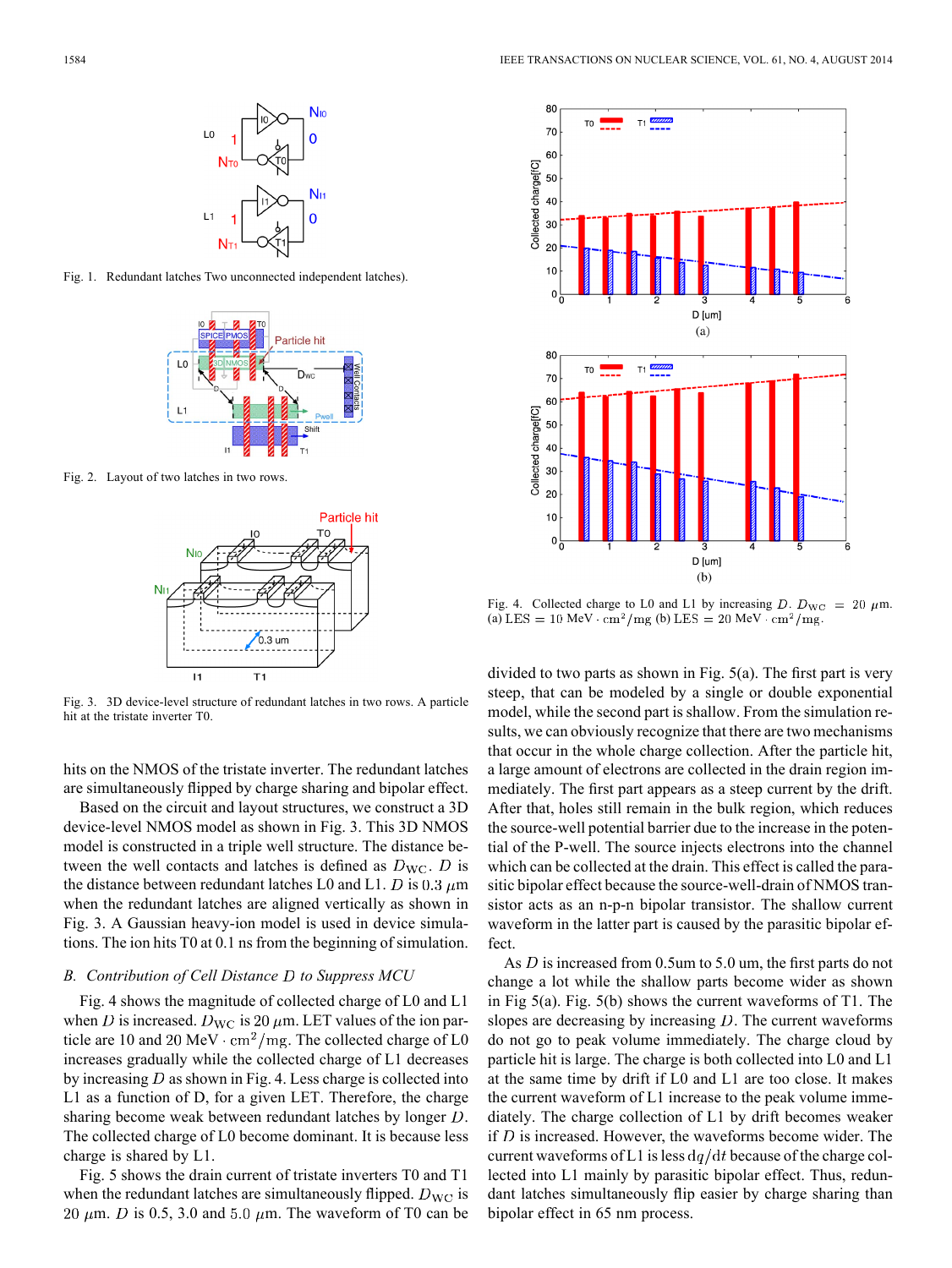

Fig. 5. Transient drain current of T0 (a) and T1 (b) caused by a particle hit at T0 when the redundant latches are simultaneously flipped. D is 0.5, 3.0, 5.0  $\mu$ m. (a) Drain current waveform of T0 (b) Drain current waveform of T1.



Fig. 6. Voltage outputs of inverter I0 of latch L0 and the well potential under the latch L0 after a particle. D is 0.5, 3.0, 5.0  $\mu$ m.

Fig. 6 shows the voltage waveforms of inverter I0 of latch L0 and the well potential under L0 after a particle hit on the tristate inverter T0. D is 0.5, 3.0 and 5.0  $\mu$ m. The voltage waveforms keep low when the well potential is higher than 0.6 V. The voltage waveforms start to go up when well potential decreases below 0.6 V. The flipped voltage waveforms cross the well potential waveforms at 0.6 V. It is because the parasitic bipolar transistor of latch L0 can not turn off until the well potential decreases below 0.6 V.

Fig. 7 shows the minimum magnitude of critical charge of the latches L0 and L1 when the redundant latches are simultaneously flipped. We call this charge as threshold charge. The



Fig. 7. Threshold charge of L0 and L1 when the redundant latches are simultaneously flipped. D is 0.5, 3.0, 0.5  $\mu$ m.

magnitude of threshold charge becomes bigger when  $D$  is increased. As  $D$  is increased, charge sharing between L0 and L1 becomes weaker as shown in Fig. 5. Charge is mainly collected into L1 by the bipolar effect. However, it becomes harder to elevate the well potential under L1 because the latch L1 is placed far away from L0 ( $D \gg 0.3 \mu$ m). Thus, LET of the ion particle which simultaneously flips the redundant latches becomes higher. Threshold charge are increased in L0 and L1 by increasing  $D$ . Note that just the collected charge of tristate inverter T0 and T1 is shown in Fig. 7. Larger amount of charge is also collected into inverter I0 and I1. Thus, the charge of T1 is larger than T0 when D is 0.5 um. But it does not influence the results of the device simulations.

## *C. Contribution of Well-contact Position to Suppress MCU*

In order to analyze the relationship between well-contact position and MCU tolerance, we place the well contacts adjacent to latches,  $D_{\text{WC}}$  is shorten to 1.0  $\mu$ m from 20  $\mu$ m. LET of the ion particle are 10 and 20 MeV  $\cdot$  cm<sup>2</sup>/mg. The redundant latches are aligned vertically ( $D = 0.3 \mu m$ ) in these simulations. The volume of collected charge of L0 and L1 are shown in Fig. 8. When the distance  $D_{\text{WC}}$  is shorten from 20  $\mu$ m to 1.0  $\mu$ m, the magnitude of collected charge of the redundant latches L0 and L1 decreases by 50%. It is because the well potential under latches keeps steady by placing well contacts close to the latches. Bipolar effect under L0 and L1 is suppressed. Thus, less charge is collected into the redundant latches.

Fig. 9 shows the threshold charge of L0 influenced by  $D_{\text{WC}}$ , when redundant latches are simultaneously flipped.  $D$  is 1.0, 2.0 and 3.0  $\mu$ m. The threshold charge exponentially decreases by increasing  $D_{\text{WC}}$ . There is a large amount of charge collected into the latch L0 when redundant latches are simultaneously flipped if the well contacts are placed adjacent to redundant latches. It is because the adjacent well contacts stabilize the well potential. The bipolar effect is also suppressed. Higher LET ion particle can are simultaneously flipped the redundant latches. Therefore, MCU tolerance of the redundant latches become stronger by shortened  $D_{\text{WC}}$ .

When the well contacts are placed between the redundant latches L0 and L1 as shown in Fig. 10, the magnitude of collected charge is shown in Fig. 11. the collected charge of L0 and L1 decreases by about 60% and 90% respectively compared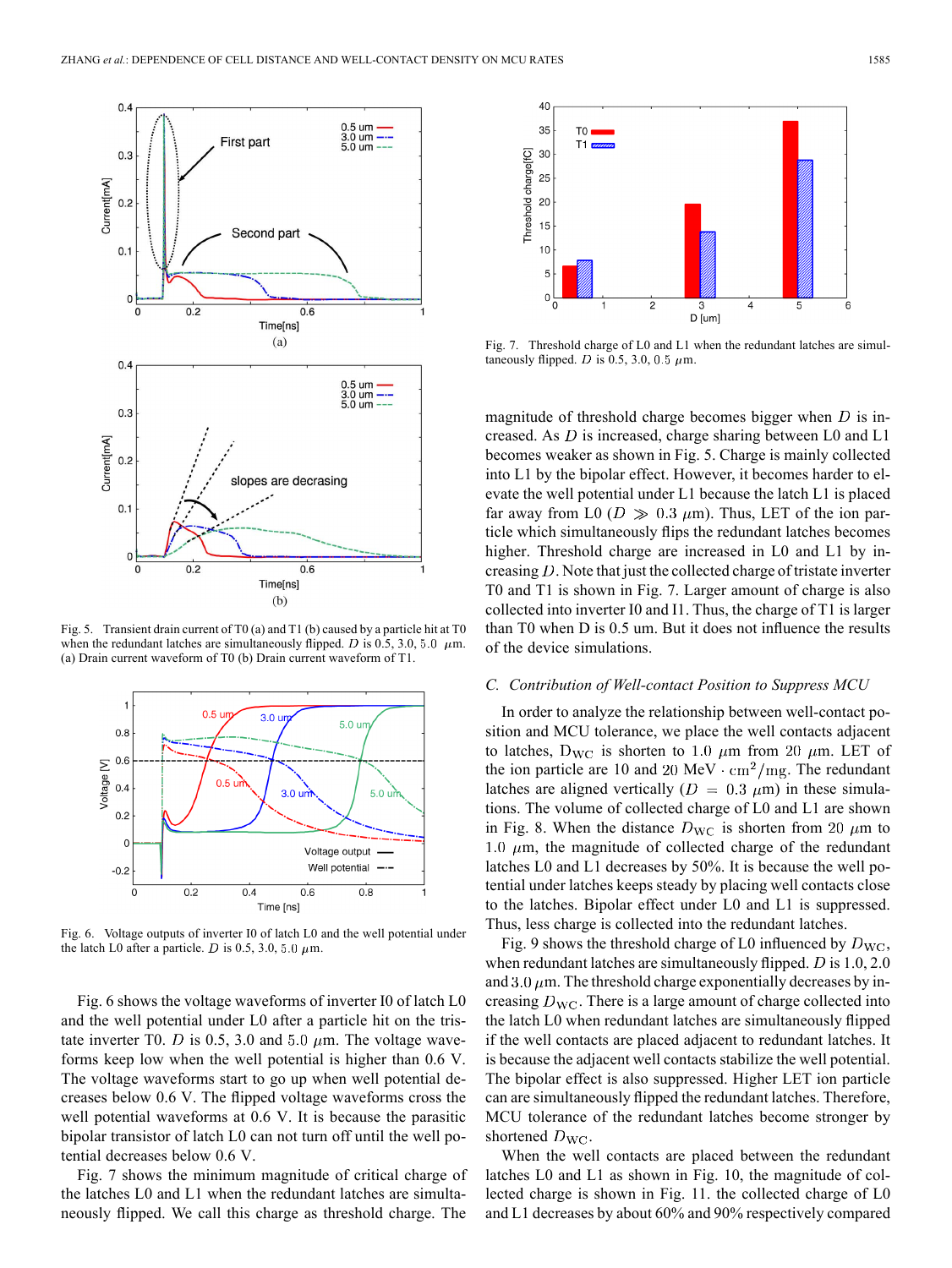

Fig. 8. Collected charge of the redundant latches L0 and L1 influenced by  $\overline{D}_{\text{WC}}$ . LET is 10 and 20 MeV  $\cdot$  cm<sup>2</sup>/mg.



Fig. 9. Threshold charge of L0 by increasing  $D_{\text{WC}}$  when redundant latches are simultaneously flipped.



Fig. 10. The layout structure in which well contacts are placed between the redundant latches.

to the collected charge when  $D_{\text{WC}}$  is 20  $\mu$ m, even if the redundant latches are aligned vertically. In this case, generated charge under the latch L0 can not cross over the well contacts to the L1 side. Thus the charge sharing between the redundant latches is almost prevented. Also the bipolar effect is suppressed effectively, because the well contacts between the redundant latches suppress the well potential elevation.



Fig. 11. Collected charge of L0 and L1 when the well contacts are placed between the redundant latches.

TABLE I PARAMETERS FOR SER ESTIMATION

| $F$ (n·cm) | $5.65 \times 10$ |
|------------|------------------|
|            |                  |
|            | $2.2 \times 10$  |

#### *D. Soft Error Rate Calculation*

j

Eq. (1) [14] is used to calculate SER in FIT (Failure In Time, number of errors/ $10<sup>9</sup>$  hours).

$$
V_{\text{SER}}(Q_{\text{crit}}) = F \times A \times K \times \exp\left(-\frac{Q_{\text{crit}}}{Q_s}\right) \tag{1}
$$

where  $F$  is the high-energy neutron flux and  $A$  is the drain area of transistors related to soft errors.  $K$  is a fitting parameter.  $Q_s$ is called "charge collection efficiency" that strongly depends on doping and supply voltage [15]. We use the parameter values as in Table I. We use a fitting line to scaled  $Q_s$  based on the  $Q_s$  of 350 nm and 100 nm as [14] to 65 nm.

MCU rate is calculated by the threshold (minimum) charge of latch L0 at which the redundant latches are simultaneously flipped.  $D_{\text{WC}}$  is the distance between the redundant latches and well contacts as in Fig. 2. The distances between redundant latches  $D$  which we use for device simulations are shown in Table II.  $D_{\text{WC}}$  is 20  $\mu$ m. The threshold charge  $Q_{\text{crit}}$  and the ratios of MCU to SEU are also shown in Table II. Fig. 12 shows the ratio of MCU to SEU influenced by  $D$  on redundant latches from device simulations when  $D_{\text{WC}}$  is 20  $\mu$ m. Note that the ratio of MCU to SEU which is lower than 0.1% are not shown on Fig. 12. According to the device-simulation results as shown in Table II, the ratio of MCU to SEU exponentially decreases by increasing  $D$ . If the well contacts are placed between redundant latches, they are simultaneously flipped when LET is 35 MeV  $\cdot$  cm<sup>2</sup>/mg, and the threshold charge is 45.7 fC. The ratio of MCU to SEU decreases to 0.073%.

## III. IMPACT OF CELL DISTANCE AND WELL-CONTACT DENSITY ON REDUNDANT FFS BY NEUTRON EXPERIMENTS

The experimental results of neutron-induced MCU on D-FFs are described in this section. We use four different shift registers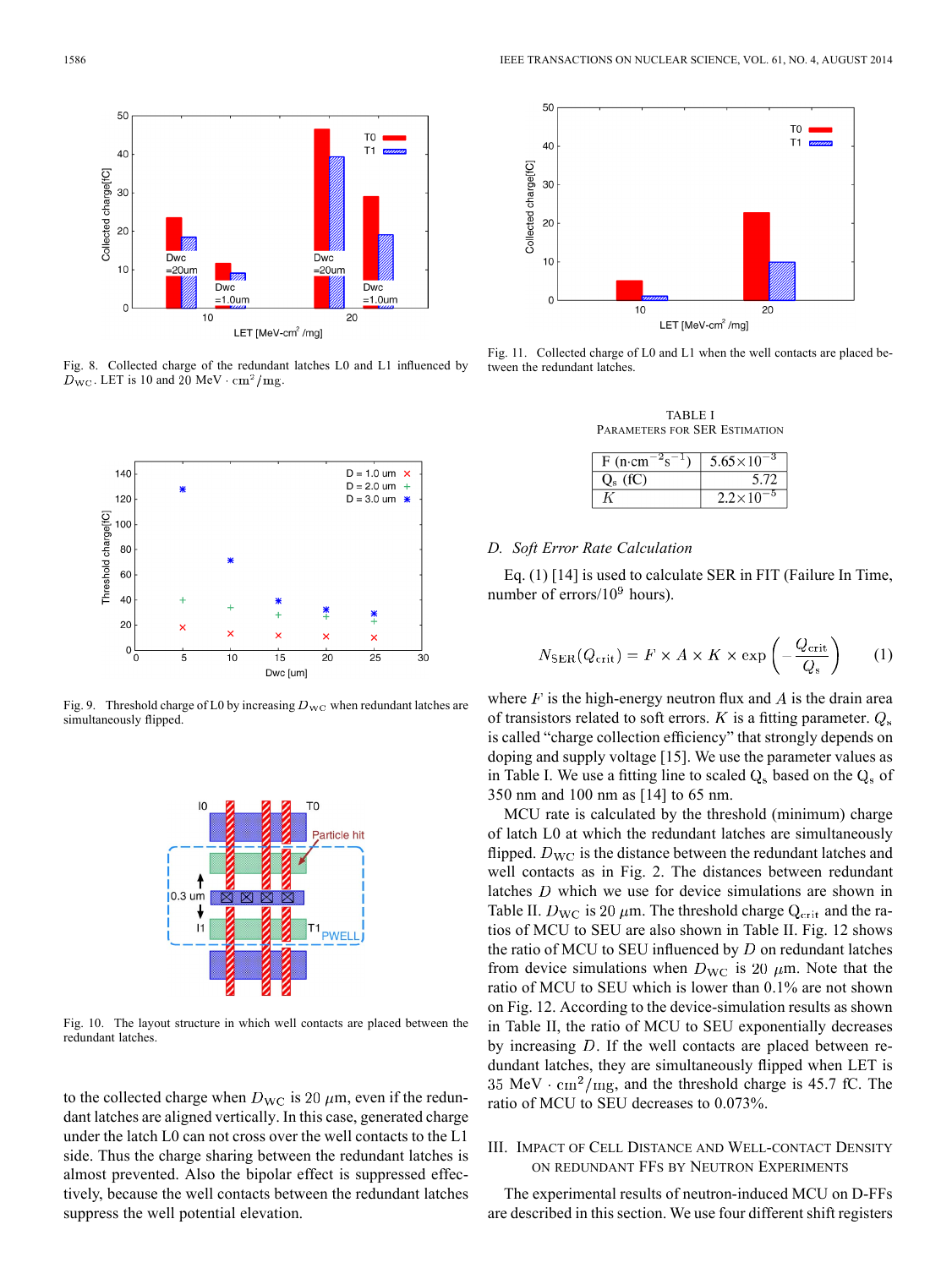TABLE II QCRIT AND THE RATIO OF MCU TO SEU BY DEVICE SIMULATIONS WHEN  $D_{\text{WC}}$  is 20  $\mu$ m

| $\overline{D}$ | $Q_{\rm crit}$ | MCU/SEU <sup>[%]</sup> |
|----------------|----------------|------------------------|
| 0.5            | 8.31           | 50.18                  |
| 0.6            | 9.95           | 37.70                  |
| 1.0            | 11.3           | 29.70                  |
| 1.5            | 17.2           | 10.59                  |
| 2.0            | 26.9           | 1.94                   |
| 2.5            | 30.9           | 0.97                   |
| 3.0            | 32.4           | 0.74                   |
| 4.0            | 51.5           | 0.026                  |
| 4.5            | 61.5           | 0.0046                 |
| 5.0            | 75.4           | 0.0004                 |
| Fig.<br>10     | 45.7           | 0.073                  |



Fig. 12. The ratio of MCU to SEU by increasing D when  $D_{\text{WC}} = 20 \,\mu\text{m}$ .

to estimate soft error rates on redundant flip-flops [13]. The dependence of MCU rates on the distance of FFs and well-contact density is also shown in this section.

#### *A. Test Chips*

In order to measure the soft error rates, we fabricated a 65 nm bulk CMOS test chip as shown in Fig 13. Four different shift registers. Each shift register includes 10k FFs. All shift registers are constructed by FFs and clock buffer chain [16]. These FFs are constructed in the same layout structure except for well contacts. The distance between the two rows in registers (a)-(c) are 0  $\mu$ m, 1  $\mu$ m, and 2  $\mu$ m as shown in Fig. 13. These shift registers are used to estimate the cell-distance independence MCU rates. Fig. 14 shows different distances between slave latches and between master latches according to flip-flop placements.

The well contacts of the shift registers (a)-(c) are inserted every 50  $\mu$ m. In order to obtain dependence of MCU rates on well-contact density, we fabricated well-contact arrays under the power and ground tap of the shift register (d) as shown in Fig. 13. The well-contact density is 60x higher than the others.

## *B. Experimental results analysis*

The spallation neutron irradiation experiments were carried out at RCNP. In order to increase error counts, 28 chips is measured at the same time using stacked DUT boards. We use an



Fig. 13. Chip micrograph and conceptual layout structures of four different shift registers on the test chip.



Fig. 14. Distance between master or slave latches on shift register (a)-(c) in Fig. 13.



Fig. 15. The ratio of MCU/SEU according to the min. disatance between latches by experiments.

engineering LSI tester to control DUTs and collect shifted error data. Fig. 15 shows the ratio of MCU to SEU according to the minimum distance by experiments. The ratio of MCU to SEU is reduced from 17.8% to 0.2% by inserting well-contact arrays under supply and ground rails of FFs, even if the minimum distance is the same. Therefore, we can improve soft-error resilience of the redundant FFs by increasing well contacts between redundant latches. It also shows that in the fabricated technology, almost all MCU is caused by the parasitic bipolar effect since it is caused by well-potential perturbation [17].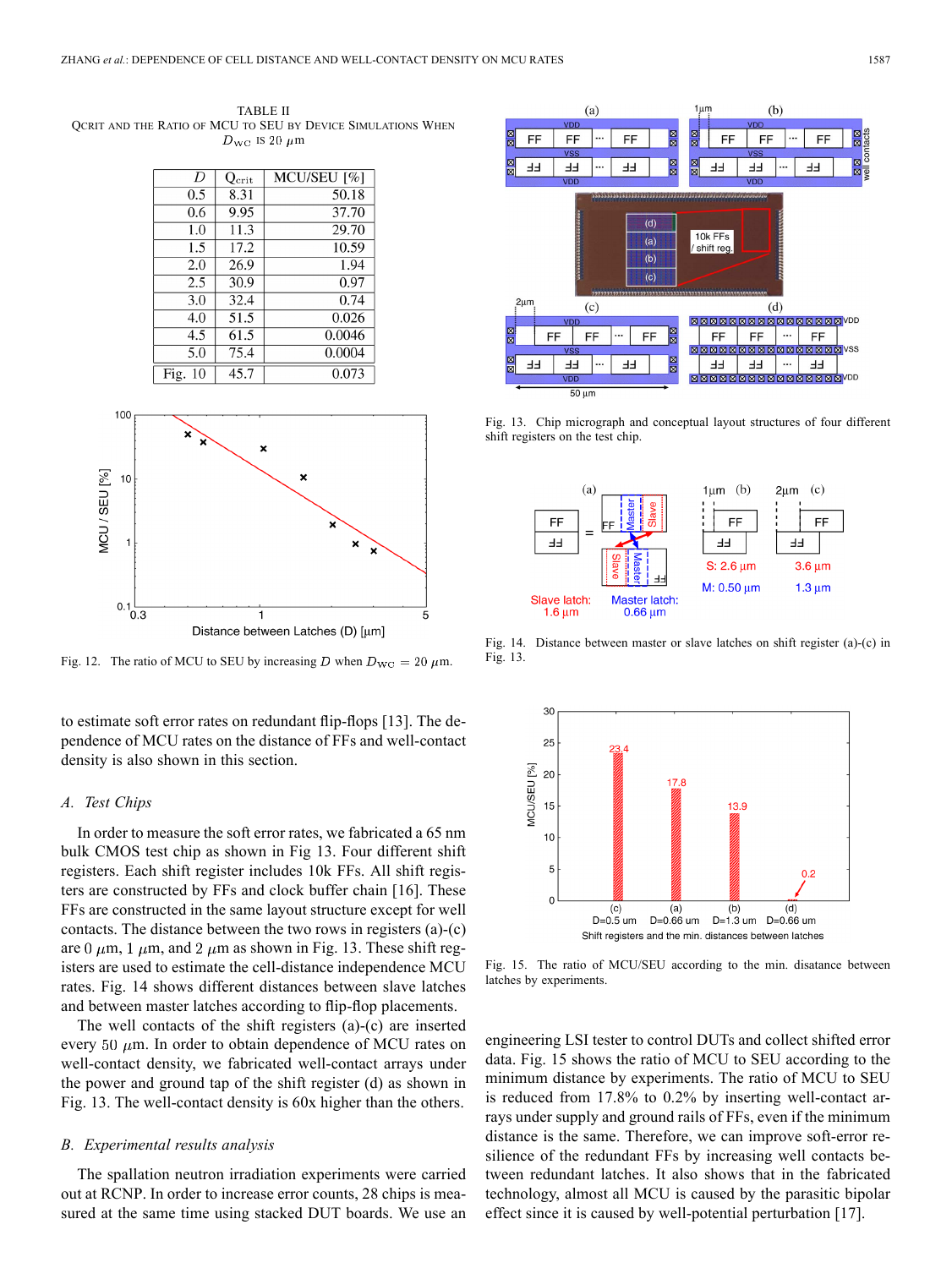TABLE III THE RATIO OF MCU TO SEU INFLUENCED BY  $D_{\rm WC}$  accroding to the DEVICE SIMULATIONS

|     | $D_{\text{WC}}$ [ $\mu$ m] |       |       |        |        |        |  |  |
|-----|----------------------------|-------|-------|--------|--------|--------|--|--|
| D   | 2.75                       | 5.00  | 10.0  | 15.0   | 20.0   | 25.0   |  |  |
|     | MCU/SEU [%]                |       |       |        |        |        |  |  |
| 0.5 | 4.57                       | 26.28 | 43.63 | 46.38  | 48.79  | 49.65  |  |  |
| 0.6 | 2.31                       | 22.31 | 28.18 | 33.56  | 37.70  | 45.74  |  |  |
| 1.0 | 0.0042                     | 8.89  | 20.57 | 27.69  | 29.70  | 36.63  |  |  |
| 1.5 |                            | 0.42  | 7.08  | 9.37   | 10.59  | 13.52  |  |  |
| 2.0 |                            | 0.20  | 0.57  | 1.60   | 1.94   | 3.84   |  |  |
| 2.5 |                            |       | 0.045 | 0.51   | 0.97   | 1.57   |  |  |
| 3.0 |                            |       |       | 0.22   | 0.74   | 1.32   |  |  |
| 4.0 |                            |       |       | 0.0017 | 0.026  | 0.32   |  |  |
| 4.5 |                            |       |       |        | 0.0046 | 0.02   |  |  |
| 5.0 |                            |       |       |        |        | 0.0038 |  |  |



Fig. 16. Distance-dependence of the ratio of MCU to SEU by device-simulations in different  $D_{\text{WC}}$ .

# IV. COMPARISON OF DEVICE-LEVEL SIMULATION RESULTS AND EXPERIMENTAL RESULTS

FFs are placed every 5  $\mu$ m on the measured chips. In order to get device-simulation result with higher accuracy, we use different  $(D_{\text{WC}})$  as shown in Table III for calculating the ratio of MCU to SEU. Note that the ratios of MCU to SEU below 0.001% are not shown in the table. The distance-dependence of MCU / SEU by device simulations are shown in Fig. 16. Even if the ratios of MCU to SEU are different when we use different  $D_{\text{WC}}$  in device-simulations, all of the ratios decrease as shown in Fig 16.

We assume average values of all MCU / SEU for different  $D_{\text{WC}}$  in Table III from device-simulations is the MCU / SEU rate at each  $D$ . The average ratios of MCU to SEU are shown in Fig. 17. Fig. 18 shows the distance-dependence of MCU / SEU on FFs which is obtained from the shift registers (a)-(c). The ratio of MCU to SEU (y-axis) is obtained from measurement results. The ratio of MCU to SEU exponentially decreases influenced by  $D^{-1.67}$  (D is the distance between redundant latches) and fitting line shows that it is almost 100% when  $D < 0.3 \mu$ m. The master and slave latches in the FF have different structures. However, the ratio of MCU to SEU by neutron experiments is



Fig. 17. Distance-dependence of the ratio of MCU to SEU by device simulations



Fig. 18. Distance-dependence of the ratio of MCU to SEU by neutron experiments.

distributed along the same straight line. Therefore, the MCU / SEU does not depend on the drive strength and load capacitance.

It is obviously shown that the ratios of MCU to SEU by device simulations and experimental results exponentially decrease by increasing the cell distance  $D$ . The fitting line exponentially decreases influenced by  $D^{-2.07}$  by device simulations. Note that the fitting line is over 100%, it is means the ratio of MCU/SEU is 100% when D is shorter than 0.3  $\mu$ m. According to the results of experiments and simulations, we must implement redundant FFs whose latches are separated by 4  $\mu$ m from each other, in order to achieve 100x higher soft-error tolerance in redundant FFs than in non-redundant FF. It consumes huge area or complicated design procedures and these drawbacks become dominant by the process scaling.

Only one MCU is observed when the well contacts are placed between flip-flops by neutron experiments. Thus, MCU is suppressed by placing well-contact array under the supply and ground rail. However, the well potential is fixed in this layout structure. This kind of structure can not be used if the well potential is changed to mitigate variations or to control performance and leakage.